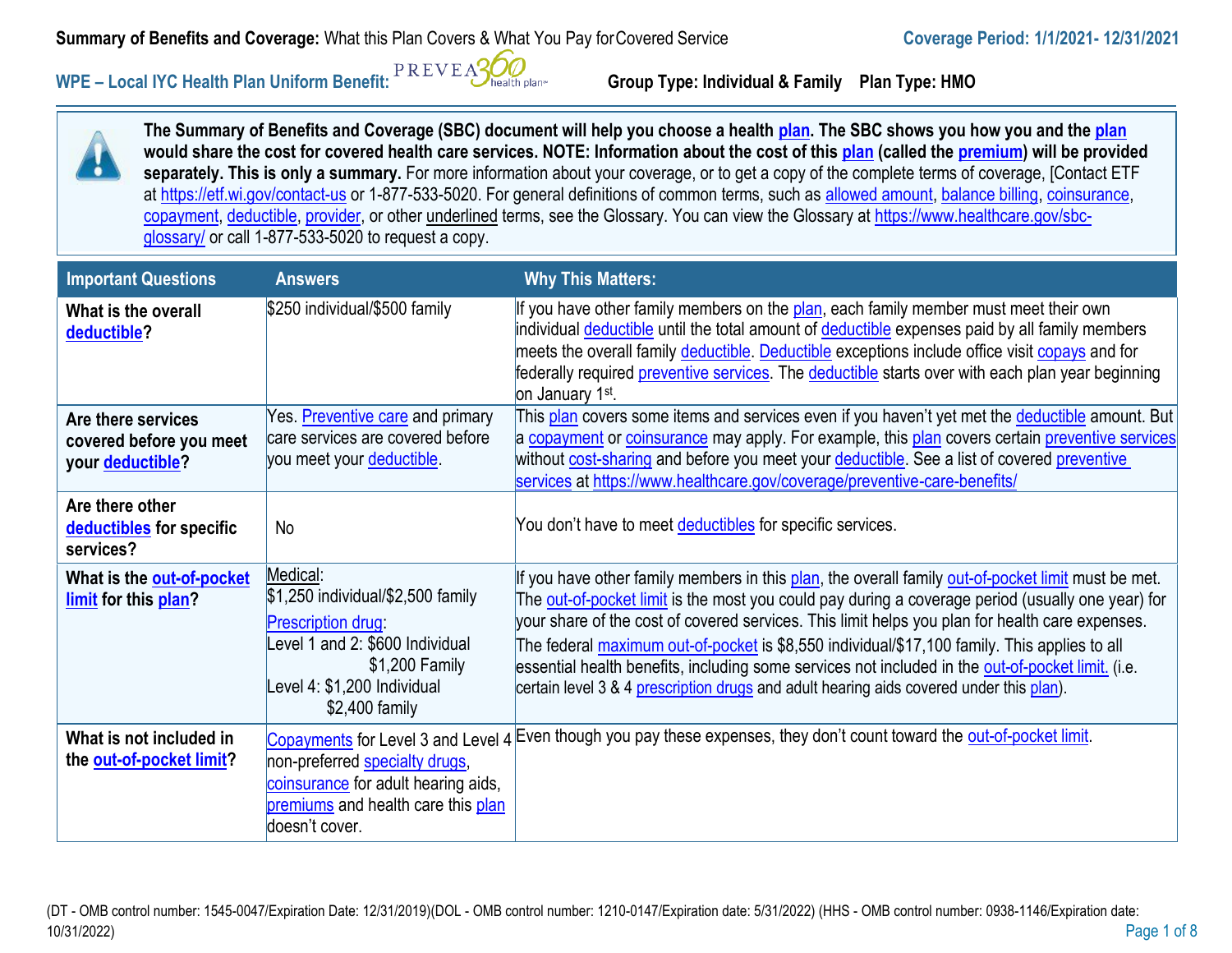| Will you pay less if you<br>use a network provider?          | Yes. See<br>http://www.prevea360.com/About-<br>Prevea360-Health-Plan/Find-a-<br>Prevea360-Provider-Doctor.aspx or<br>call 1-877-230-7555 (TTY: 711) for<br>a list of network providers. |                                                                                 | lab work). Check with your provider before you get services  | This plan uses a provider network. You will pay less if you use a provider in the plan's network.<br>You will pay the most if you use an <b>out-of-network provider</b> , and you might receive a bill from a<br>provider for the different between the provider's charge and what your plan pays (balance billing).<br>Be aware, your network provider might use an out-of-network provider for some services (such as |  |
|--------------------------------------------------------------|-----------------------------------------------------------------------------------------------------------------------------------------------------------------------------------------|---------------------------------------------------------------------------------|--------------------------------------------------------------|-------------------------------------------------------------------------------------------------------------------------------------------------------------------------------------------------------------------------------------------------------------------------------------------------------------------------------------------------------------------------------------------------------------------------|--|
| Do you need a referral to<br>see a specialist?               | N <sub>o</sub>                                                                                                                                                                          |                                                                                 | referral to an orthopedist or neurosurgeon for low back pain | You can see the <b>specialist</b> you choose without a referral. However, it is recommended you get a                                                                                                                                                                                                                                                                                                                   |  |
| A                                                            | All <b>copayment</b> and <b>coinsurance</b> costs shown in this chart are after your <b>deductible</b> has been met, if a <b>deductible</b> applies.                                    |                                                                                 |                                                              |                                                                                                                                                                                                                                                                                                                                                                                                                         |  |
|                                                              | <b>What You Will Pay</b><br><b>Limitations, Exceptions, &amp; Other</b>                                                                                                                 |                                                                                 |                                                              |                                                                                                                                                                                                                                                                                                                                                                                                                         |  |
| <b>Common Medical Event</b>                                  | <b>Services You May Need</b>                                                                                                                                                            | <b>Network Provider</b><br>(You will pay the least)                             | <b>Out-of-Network Provider</b><br>(You will pay the most)    | <b>Important Information</b>                                                                                                                                                                                                                                                                                                                                                                                            |  |
| If you visit a health care<br>provider's office or<br>clinic | Primary care visit to treat an<br>injury or illness                                                                                                                                     | \$15 copay/visit                                                                | Not covered                                                  | You may have to pay for services that aren't<br>preventive. Ask your provider if the services<br>needed are preventive. Then check what<br>your <i>plan</i> will pay for.                                                                                                                                                                                                                                               |  |
|                                                              | <b>Specialist</b> visit                                                                                                                                                                 | \$25 copay/visit                                                                | Not covered without<br>preauthorization                      | You may have to pay for services that aren't<br>preventive. Ask your provider if the services<br>needed are preventive. Then check what<br>your plan will pay for.                                                                                                                                                                                                                                                      |  |
|                                                              | Preventive care/screening/<br>immunization                                                                                                                                              | \$15 copay/visit<br>10% coinsurance after<br>deductible for related<br>services | Not covered                                                  | You may have to pay for services that aren't<br>preventive. Ask your provider if the services<br>needed are preventive. Then check what<br>your plan will pay for. Full coverage if<br>required by federal law.                                                                                                                                                                                                         |  |
| If you have a test                                           | Diagnostic test (x-ray, blood<br>work)                                                                                                                                                  | 10% coinsurance after<br>deductible                                             | Not covered                                                  | Full coverage if required by federal law.                                                                                                                                                                                                                                                                                                                                                                               |  |
|                                                              | Imaging (CT/PET scans,<br>MRI <sub>s</sub> )                                                                                                                                            | 10% coinsurance after<br>deductible                                             | Not covered                                                  | Prior authorization required or benefits not<br>payable.                                                                                                                                                                                                                                                                                                                                                                |  |

(DT - OMB control number: 1545-0047/Expiration Date: 12/31/2019)(DOL - OMB control number: 1210-0147/Expiration date: 5/31/2022) (HHS - OMB control number: 0938-1146/Expiration date: 10/31/2022) Page 2 of 8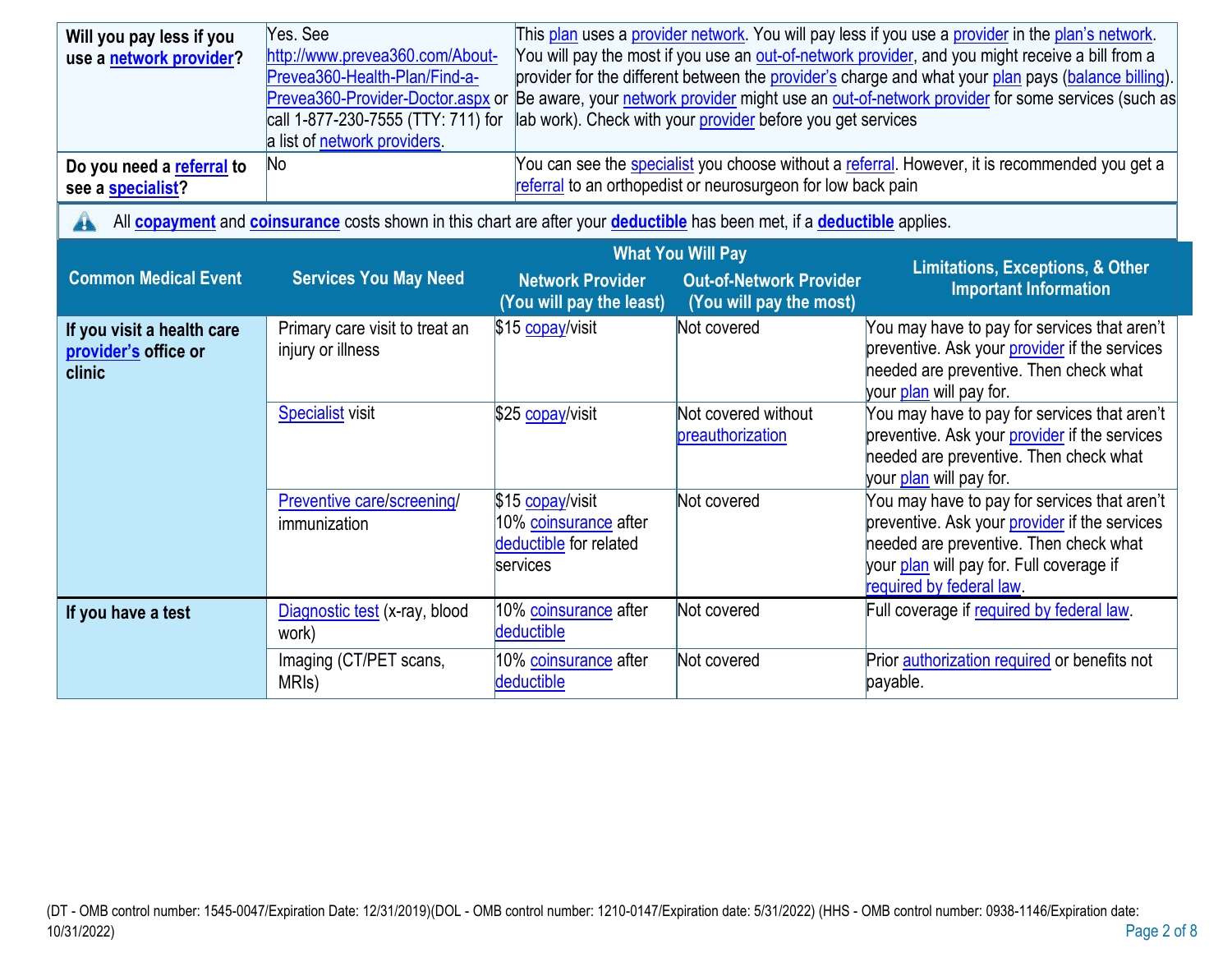|                                                                                                                                                      | <b>What You Will Pay</b>                                                                 |                                                                                                                                                                                                                                         |                                                                                                                                                                                                                                                                             |                                                                                                                    |
|------------------------------------------------------------------------------------------------------------------------------------------------------|------------------------------------------------------------------------------------------|-----------------------------------------------------------------------------------------------------------------------------------------------------------------------------------------------------------------------------------------|-----------------------------------------------------------------------------------------------------------------------------------------------------------------------------------------------------------------------------------------------------------------------------|--------------------------------------------------------------------------------------------------------------------|
| <b>Common Medical Event</b>                                                                                                                          | <b>Services You May Need</b>                                                             | <b>Network Provider</b>                                                                                                                                                                                                                 | <b>Out-of-Network Provider</b>                                                                                                                                                                                                                                              | <b>Limitations, Exceptions, &amp; Other</b><br><b>Important Information</b>                                        |
|                                                                                                                                                      |                                                                                          | (You will pay the least)                                                                                                                                                                                                                | (You will pay the most)                                                                                                                                                                                                                                                     |                                                                                                                    |
| If you need drugs to<br>treat your illness or<br>condition<br>More information about<br>prescription drug<br>coverage is available at<br>navitus.com | Level 1: Preferred generic<br>drugs and certain lower cost<br>preferred brand name drugs | \$5/prescription to out-of-<br>pocket limit (2 copays<br>apply to certain 90-day<br>supply mail orders)                                                                                                                                 | Prescriptions may be filled<br>at an out-of-network<br>pharmacy in emergency<br>situations only. At the out-of-<br>network pharmacy, during<br>the emergency situation,<br>you should pay for the<br>prescription in full and<br>submit a reimbursement<br>form to Navitus. | In-network covers most up to a 30-day supply<br>(90-day for certain prescriptions) retail and mail<br><u>order</u> |
|                                                                                                                                                      | Level 2: Preferred brand drugs<br>and certain higher cost<br>preferred generic drugs     | 20% coinsurance (\$50<br>max) per prescription to<br>out-of-pocket limit. (2<br><mark>copays</mark> apply to certain 90-<br>day supply mail order)                                                                                      | Prescriptions may be filled<br>at an out-of-network<br>pharmacy in emergency<br>situations only. At the out-of-<br>network pharmacy, during<br>the emergency situation,<br>you should pay for the<br>prescription in full and<br>submit a reimbursement<br>form to Navitus. | In-network covers most up to a 30-day supply<br>(90-day for certain prescriptions) retail and mail<br>order.       |
|                                                                                                                                                      | Level 3: Non-preferred brand<br>name and certain high cost<br>generic drugs              | 40% coinsurance (\$150<br>max) per prescription.<br>Member must pay the cost pharmacy in emergency<br>difference between the<br>non-preferred brand drug<br>and the preferred generic<br>equivalent drug if not<br>medically necessary. | Prescriptions may be filled<br>at an out-of-network<br>situations only. At the out-of-<br>network pharmacy, during<br>the emergency situation,<br>you should pay for the<br>prescription in full and<br>submit a reimbursement<br>form to Navitus.                          | Out-of-pocket limit of \$6,850 for an individual<br>and \$13,700 for a family                                      |
|                                                                                                                                                      | Level 4: Specialty drugs at<br>preferred specialty pharmacy<br>provider                  | for preferred drugs to<br>specialty out-of-pocket<br>limit.<br>40% coinsurance (\$200<br>max) per prescription for                                                                                                                      | \$50 copay per prescription Prescriptions may be filled<br>at an out-of-network<br>pharmacy in emergency<br>situations only. At the out-of-<br>network pharmacy, during<br>the emergency situation,                                                                         | Out-of-pocket limit of \$1,200 for an individual<br>and \$2,400 for a family                                       |

For more information about limitations and exceptions, see the [plan](https://www.healthcare.gov/sbc-glossary/#plan) or policy document a[t www.etf.wi.gov](http://www.etf.wi.gov/) Page 3 of 8l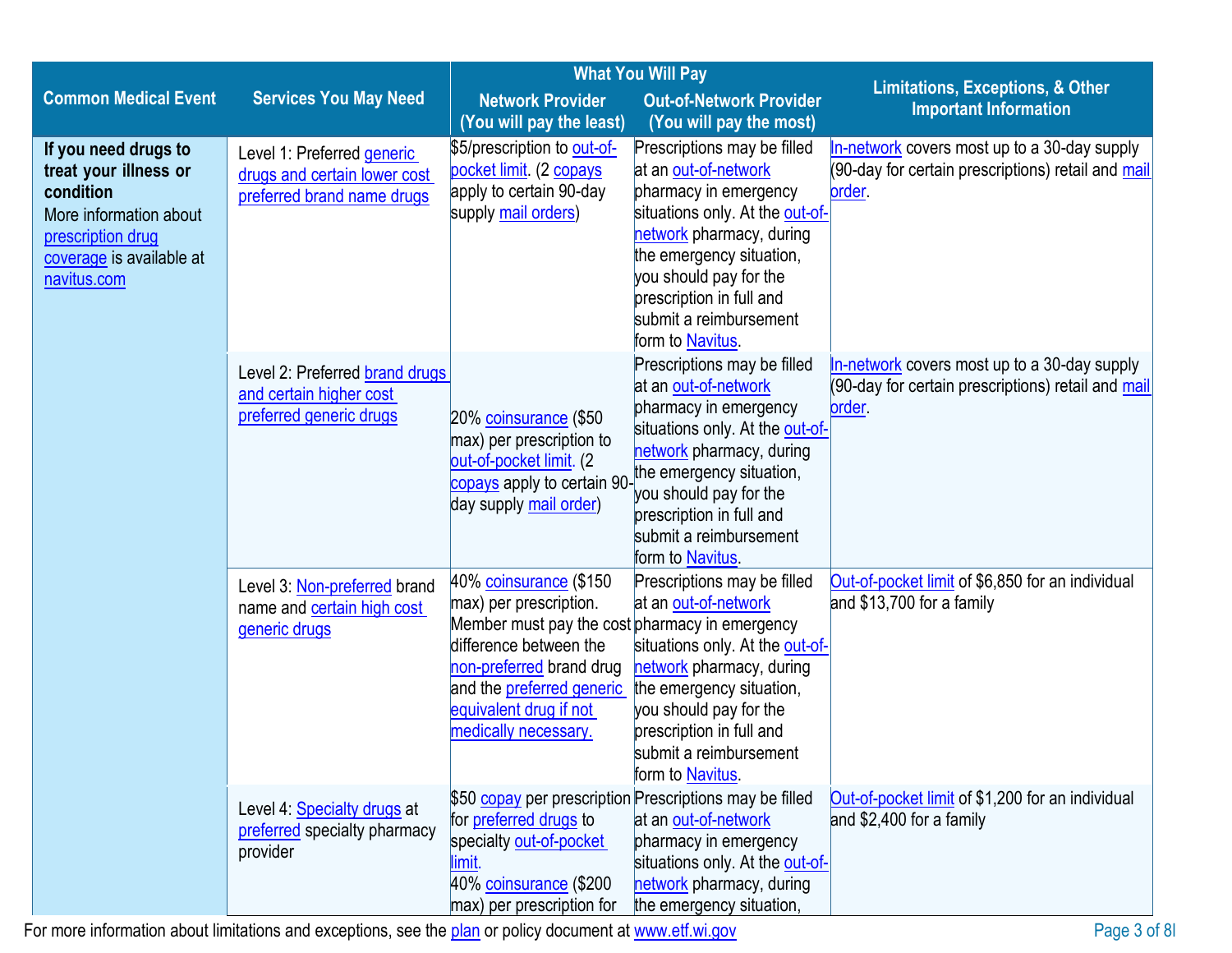|                             | Level 4: Specialty drugs at<br>participating pharmacy<br>provider       | non-preferred drugs. No<br>out-of-pocket limit.<br>40% coinsurance (\$200<br>max) per prescription for<br>preferred drugs to<br>specialty out-of-pocket<br>limit.<br>40% coinsurance (\$200<br>max) per prescription for<br>non-preferred drugs. No<br>out-of-pocket limit. | you should pay for the<br>prescription in full and<br>submit a reimbursement<br>form to Navitus.<br>Prescriptions may be filled<br>at an out-of-network<br>pharmacy in emergency<br>situations only. At the out-of-<br>network pharmacy, during<br>the emergency situation,<br>you should pay for the<br>prescription in full and<br>submit a reimbursement<br>form to Navitus. | Out-of-pocket limit of \$1,200 for an individual<br>and \$2,400 for a family                                                                                                                                      |
|-----------------------------|-------------------------------------------------------------------------|-----------------------------------------------------------------------------------------------------------------------------------------------------------------------------------------------------------------------------------------------------------------------------|---------------------------------------------------------------------------------------------------------------------------------------------------------------------------------------------------------------------------------------------------------------------------------------------------------------------------------------------------------------------------------|-------------------------------------------------------------------------------------------------------------------------------------------------------------------------------------------------------------------|
|                             | <b>What You Will Pay</b><br><b>Limitations, Exceptions, &amp; Other</b> |                                                                                                                                                                                                                                                                             |                                                                                                                                                                                                                                                                                                                                                                                 |                                                                                                                                                                                                                   |
| <b>Common Medical Event</b> | <b>Services You May Need</b>                                            | <b>Network Provider</b><br>(You will pay the least)                                                                                                                                                                                                                         | <b>Out-of-Network Provider</b><br>(You will pay the most)                                                                                                                                                                                                                                                                                                                       | <b>Important Information</b>                                                                                                                                                                                      |
| If you have outpatient      | Facility fee (e.g., ambulatory<br>surgery center)                       | 10% coinsurance after<br>deductible.                                                                                                                                                                                                                                        | Not covered                                                                                                                                                                                                                                                                                                                                                                     | None                                                                                                                                                                                                              |
| surgery                     | Physician/surgeon fees                                                  | \$15 copay for primary<br>doctor office visit<br>\$25 copay for specialist<br>office visit                                                                                                                                                                                  | Not covered                                                                                                                                                                                                                                                                                                                                                                     | Additional services provided (e.g. costs of<br>surgery, equipment, etc.) are subject to<br>applicable deductible and coinsurance. Prior<br>approval required for low back surgeries and<br>MRI, CT and PET scans. |
| If you need immediate       | <b>Emergency room care</b>                                              | 10% coinsurance                                                                                                                                                                                                                                                             | \$75 copay, deductible then\$75 copay, deductible then<br>10% coinsurance                                                                                                                                                                                                                                                                                                       | Copay is waived if admitted.                                                                                                                                                                                      |
| medical attention           | <b>Emergency medical</b><br>transportation                              | 10% coinsurance after<br>deductible                                                                                                                                                                                                                                         | 10% coinsurance after<br>deductible                                                                                                                                                                                                                                                                                                                                             | None                                                                                                                                                                                                              |
|                             | <b>Urgent care</b>                                                      | \$25 copay/visit                                                                                                                                                                                                                                                            | \$25 copay/visit                                                                                                                                                                                                                                                                                                                                                                | Deductible does not apply. Additional<br>services (e.g. labs, x-rays, etc.) during the visit<br>are subject to applicable deductibles and<br>coinsurance.                                                         |
| If you have a hospital      | Facility fee (e.g., hospital<br>room)                                   | 10% coinsurance after<br>deductible                                                                                                                                                                                                                                         | Not covered                                                                                                                                                                                                                                                                                                                                                                     | Prior approval recommended                                                                                                                                                                                        |
| stay                        | Physician/surgeon fees                                                  | 10% coinsurance after<br>deductible                                                                                                                                                                                                                                         | Not covered                                                                                                                                                                                                                                                                                                                                                                     | Prior approval required for low back surgeries<br>and MRI, CT and PET scans                                                                                                                                       |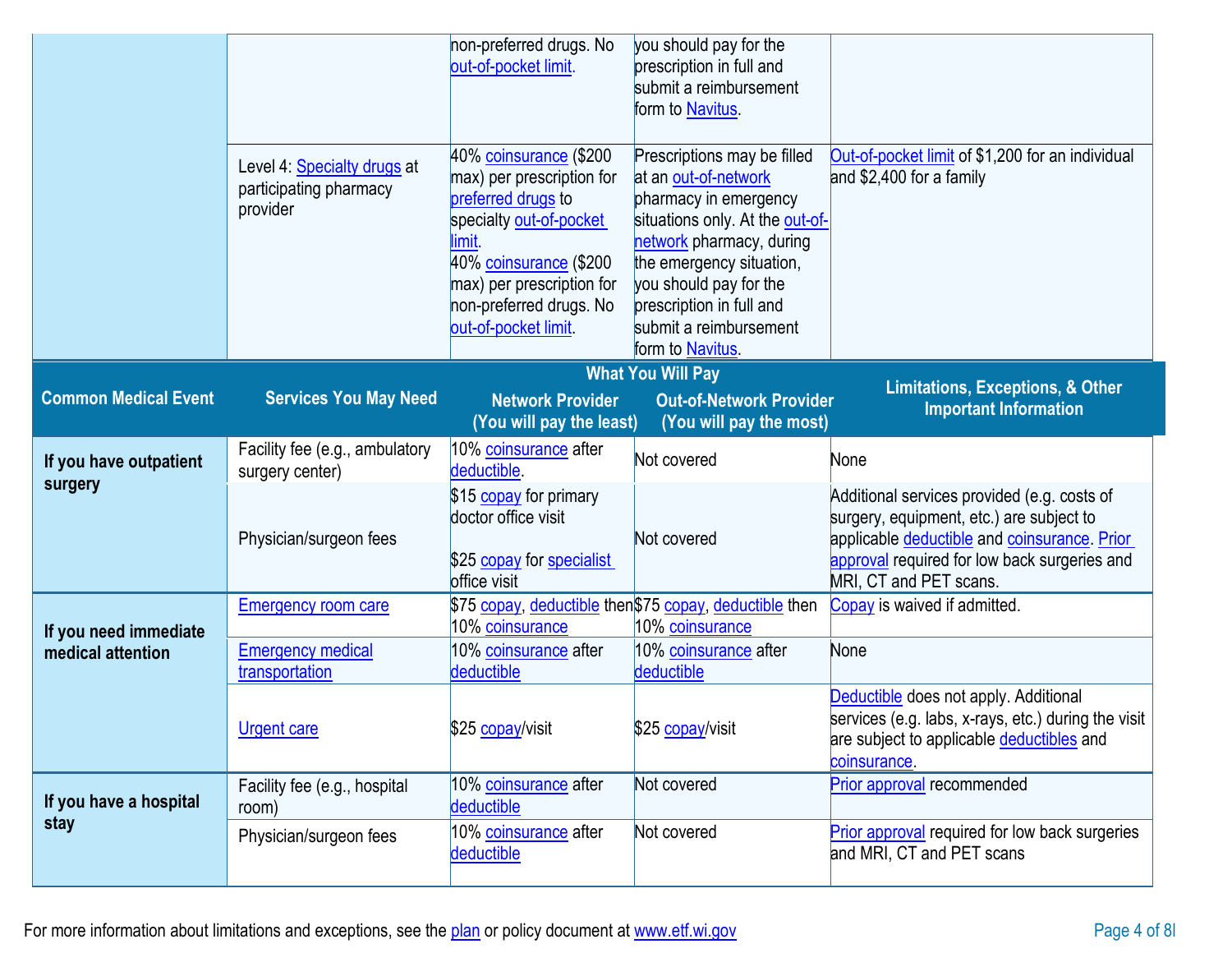| <b>Common Medical</b>                                                   | <b>Services You May Need</b>                 | <b>What You Will Pay</b>                            |                                                           | <b>Limitations, Exceptions, &amp; Other</b>                                                                                                                                                           |  |
|-------------------------------------------------------------------------|----------------------------------------------|-----------------------------------------------------|-----------------------------------------------------------|-------------------------------------------------------------------------------------------------------------------------------------------------------------------------------------------------------|--|
| <b>Event</b>                                                            |                                              | <b>Network Provider</b><br>(You will Pay the Least) | <b>Out-of-Network Provider</b><br>(You Will Pay the Most) | <b>Important Information</b>                                                                                                                                                                          |  |
| If you need mental<br>health, behavioral                                | Outpatient services                          | \$15 copay/visit                                    | Not covered                                               | Deductible does not apply.                                                                                                                                                                            |  |
| health, or substance<br>abuse services                                  | Inpatient services                           | 10% coinsurance after<br>deductible                 | Not covered                                               | None                                                                                                                                                                                                  |  |
|                                                                         |                                              |                                                     |                                                           | Deductible does not apply for copay visits.                                                                                                                                                           |  |
|                                                                         | <b>Office visits</b>                         | \$15 copay/visit                                    | Not covered                                               | Deductible and 10% coinsurance apply if<br>prenatal and/or postnatal care billed as a<br>package.                                                                                                     |  |
| If you are pregnant                                                     | Childbirth/delivery professional<br>services | 10% coinsurance after<br>deductible                 | Not covered                                               | None                                                                                                                                                                                                  |  |
|                                                                         | Childbirth/delivery facility<br>services     | 10% coinsurance after<br>deductible                 | Not covered                                               | None                                                                                                                                                                                                  |  |
| If you need help<br>recovering or have<br>other special health<br>needs | Home health care                             | 10% coinsurance after<br>deductible                 | Not covered                                               | imited to 50 visits per year. Plan may approve<br>50 more per year.                                                                                                                                   |  |
|                                                                         | <b>Rehabilitation services</b>               | \$15 copay/visit                                    | Not covered                                               | Deductible does not apply. Physical, speech<br>and occupational therapy limited to 50 visits<br>per year, combined rehabilitation and<br>habilitation services. Plan may approve 50<br>more per year. |  |
|                                                                         | <b>Habilitation services</b>                 | \$15 copay/visit                                    | Not covered                                               | Deductible does not apply.<br>Physical, speech and occupational therapy<br>limited to 50 visits per year, combined<br>rehabilitation and habilitation services. Plan<br>may approve 50 more per year. |  |
|                                                                         | <b>Skilled nursing care</b>                  | 10% coinsurance after<br>deductible                 | Not covered                                               | Facility coverage is limited to 120 days per<br>benefit period, per condition.                                                                                                                        |  |
|                                                                         | Durable medical equipment                    | 20% coinsurance after<br>deductible                 | Not covered                                               | Hearing aids (adults) plan maximum payment<br>\$1,000 per ear every 3 years. Children's<br>hearing aids are no charge.                                                                                |  |
|                                                                         | <b>Hospice services</b>                      | 10% coinsurance after<br>deductible                 | Not covered                                               | None                                                                                                                                                                                                  |  |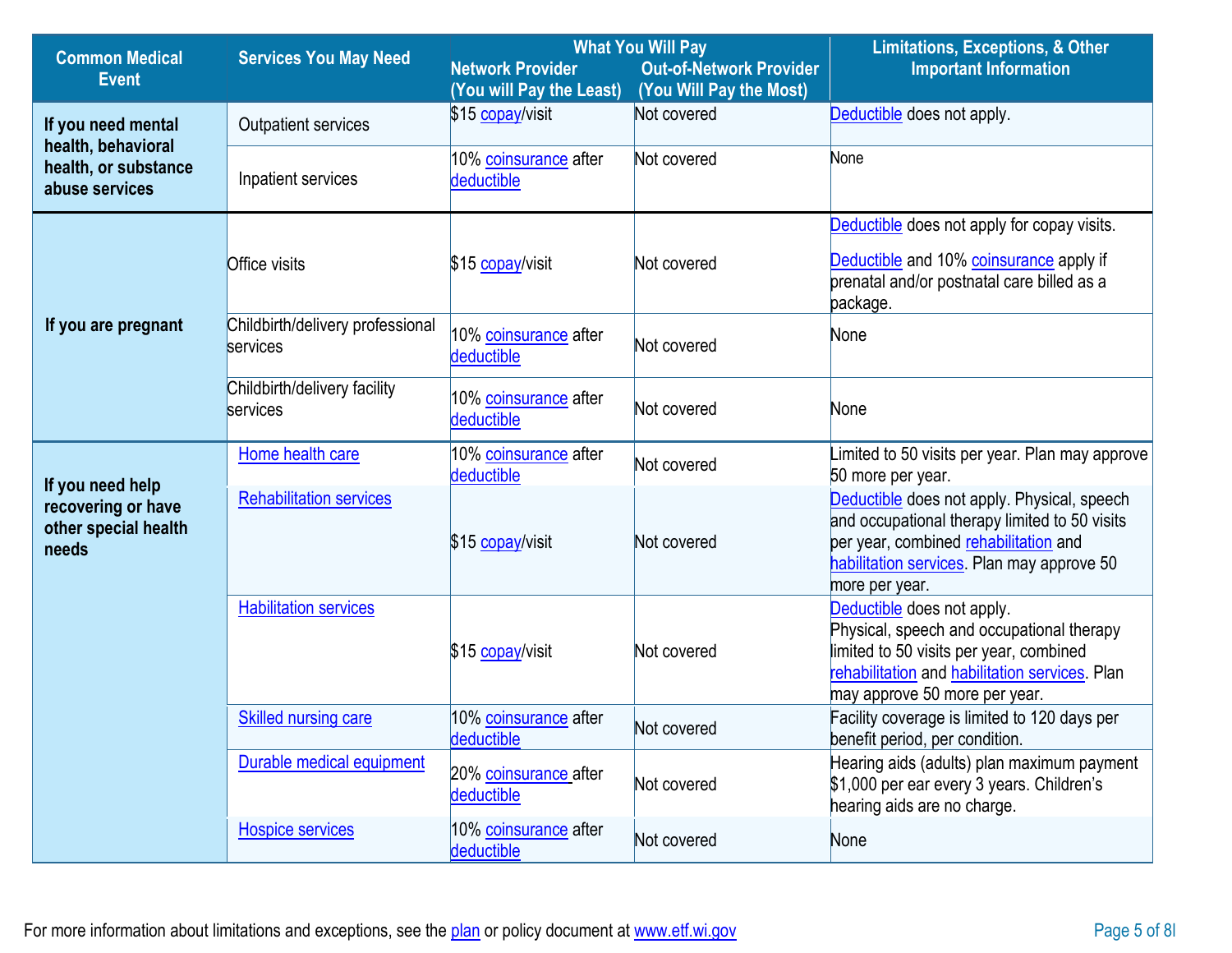|                                                                                                                                                  |                                               | <b>Limitations, Exceptions, &amp; Other</b>         |                                                           |                                                                                                                                                         |
|--------------------------------------------------------------------------------------------------------------------------------------------------|-----------------------------------------------|-----------------------------------------------------|-----------------------------------------------------------|---------------------------------------------------------------------------------------------------------------------------------------------------------|
| <b>Common Medical Event</b>                                                                                                                      | <b>Services You May Need</b>                  | <b>Network Provider</b><br>(You will pay the least) | <b>Out-of-Network Provider</b><br>(You will pay the most) | <b>Important Information</b>                                                                                                                            |
| If your child needs<br>dental or eye care                                                                                                        | Children's eye exam                           | $$25$ copay                                         | Not covered                                               | Limited to one per individual per year. Contact<br>lens fitting not covered. Full coverage if<br>required by federal law. Deductible does not<br>apply. |
|                                                                                                                                                  | Children's glasses                            | Not covered                                         | Not covered                                               | Excluded service.                                                                                                                                       |
|                                                                                                                                                  | Children's dental check-up                    | Not covered                                         | Not covered                                               | Excluded service.                                                                                                                                       |
| <b>Excluded Services &amp; Other Covered Services:</b>                                                                                           |                                               |                                                     |                                                           |                                                                                                                                                         |
| Services Your Plan Generally Does NOT Cover (Check your policy or plan document for more information and a list of any other excluded services.) |                                               |                                                     |                                                           |                                                                                                                                                         |
| •Acupuncture                                                                                                                                     | •Infertility treatment                        |                                                     | • Private-duty nursing                                    |                                                                                                                                                         |
| •Cosmetic surgery                                                                                                                                | •Long-term care                               |                                                     | • Routine foot care                                       |                                                                                                                                                         |
| •Dental care (Adult)                                                                                                                             | •Non-emergency care when traveling outside US |                                                     | • Weight loss programs                                    |                                                                                                                                                         |
| Other Covered Services (Limitations may apply to these services. This isn't a complete list. Please see your plan document.)                     |                                               |                                                     |                                                           |                                                                                                                                                         |
| •Bariatric Surgery                                                                                                                               | •Chiropractic care                            |                                                     | • Hearing aids                                            | • Routine eye care (Adult)                                                                                                                              |

Your Rights to Continue Coverage: There are agencies that can help if you want to continue your coverage after it ends. The contact information for those agencies is: Department of Labor's Employee Benefits Security Administration at 1-866-444-EBSA (3272) or [www.dol.gov/ebsa/healthreform](http://www.dol.gov/ebsa/healthreform) and the Wisconsin Office of the Commissioner of Insurance at (800) 236-8517 or [www.oci.wi.gov.](http://www.oci.wi.gov/) Other coverage options may be available to you, too, including buying individual insurance coverage through the [Health Insurance](https://www.healthcare.gov/sbc-glossary/#health-insurance) [Marketplace. F](https://www.healthcare.gov/sbc-glossary/#marketplace)or more information about the [Marketplace, v](https://www.healthcare.gov/sbc-glossary/#marketplace)isit [www.HealthCare.gov](http://www.healthcare.gov/) or call 1-800-318-2596.

Your Grievance and Appeals Rights: There are agencies that can help if you have a complaint against your [plan](https://www.healthcare.gov/sbc-glossary/#plan) for a denial of a [claim. T](https://www.healthcare.gov/sbc-glossary/#claim)his complaint is called a [grievance](https://www.healthcare.gov/sbc-glossary/#grievance) or [appeal. F](https://www.healthcare.gov/sbc-glossary/#appeal)or more information about your rights, look at the explanation of benefits you will receive for that medical [claim. Y](https://www.healthcare.gov/sbc-glossary/#claim)our [plan](https://www.healthcare.gov/sbc-glossary/#plan) documents also provide complete information on how to submit a [claim,](https://www.healthcare.gov/sbc-glossary/#claim) [appeal, o](https://www.healthcare.gov/sbc-glossary/#appeal)r a [grievance](https://www.healthcare.gov/sbc-glossary/#grievance) for any reason to your [plan. F](https://www.healthcare.gov/sbc-glossary/#plan)or more information about your rights, this notice, or assistance, contact: Prevea360 Health Plan at 1-877-230-7555 or TTY 711 or ETF at 1-877-533-5020 or [www.etf.wi.gov](http://www.etf.wi.gov/)

## **Does this plan provide Minimum Essential Coverage? Yes**

[Minimum Essential Coverage](https://www.healthcare.gov/sbc-glossary/#minimum-essential-coverage) generally includes [plans,](https://www.healthcare.gov/sbc-glossary/#plan) [health insurance](https://www.healthcare.gov/sbc-glossary/#health-insurance) available through the [Marketplace](https://www.healthcare.gov/sbc-glossary/#marketplace) or other individual market policies, Medicare, Medicaid, CHIP, TRICARE, and certain other coverage. If you are eligible for certain types of [Minimum Essential Coverage, y](https://www.healthcare.gov/sbc-glossary/#minimum-essential-coverage)ou may not be eligible for the [premium tax credit.](https://www.healthcare.gov/sbc-glossary/#premium-tax-credits)

**Does this plan meet the Minimum Value Standards? Yes**

If your [plan](https://www.healthcare.gov/sbc-glossary/#plan) doesn't meet the [Minimum Value Standards, y](https://www.healthcare.gov/sbc-glossary/#minimum-value-standard)ou may be eligible for a [premium tax credit](https://www.healthcare.gov/sbc-glossary/#premium-tax-credits) to help you pay for a plan through the [Marketplace.](https://www.healthcare.gov/sbc-glossary/#marketplace)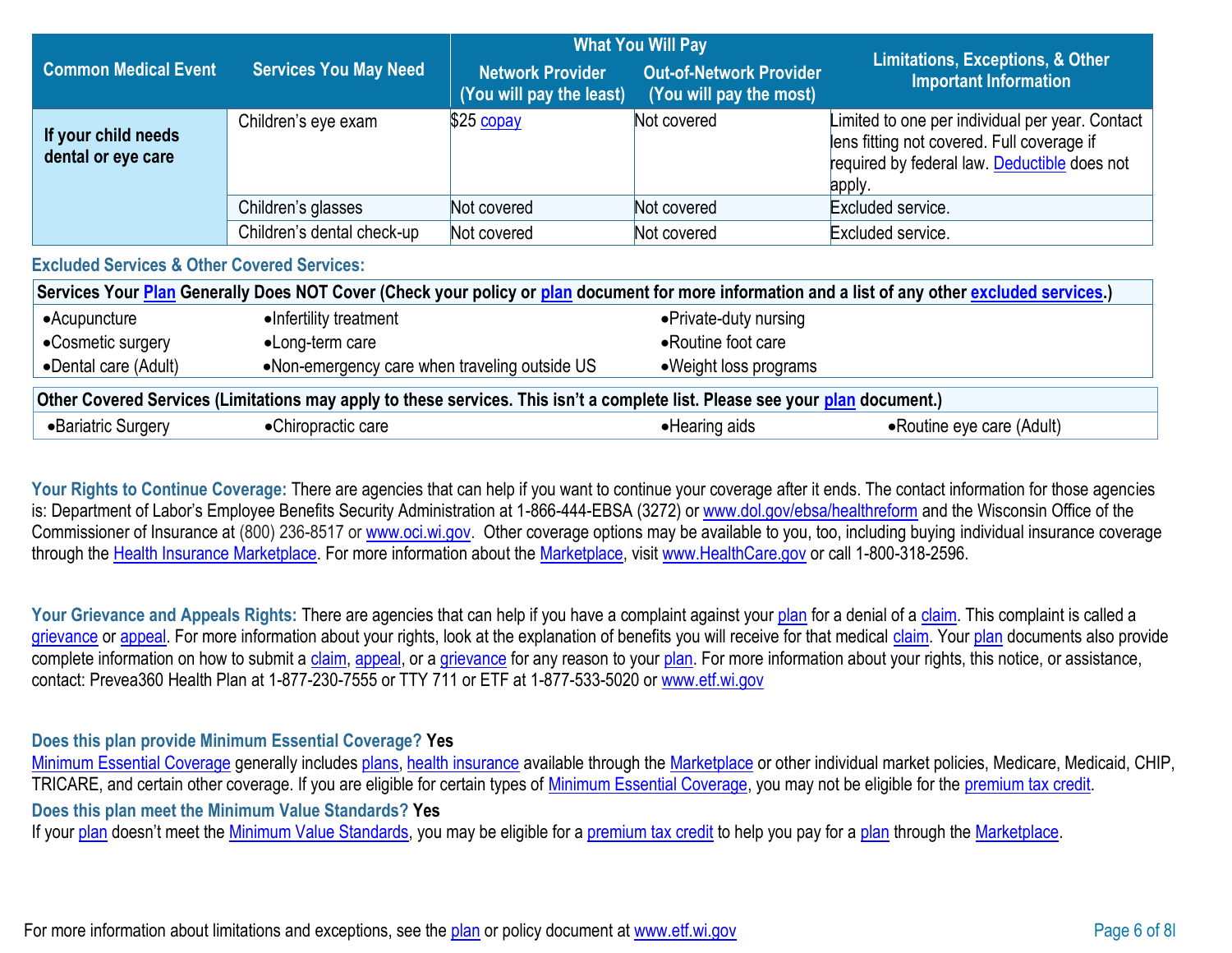## **Language Access Services:**

ATENCIÓN: si habla español, tiene a su disposición servicios gratuitos de asistencia lingüística. Llame al 1-877-230-7555 (TTY: 711).

LUS CEEV: Yog tias koj hais lus Hmoob, cov kev pab txog lus, muaj kev pab dawb rau koj. Hu rau 1-877-230-7555 (TTY: 711).

## 注意:如果您使用繁體中文,您可以免費獲得語言援助服務。請致電 1-877-230-7555 (TTY: 711).

ACHTUNG: Wenn Sie Deutsch sprechen, stehen Ihnen kostenlos sprachliche Hilfsdienstleistungen zur Verfügung. Rufnummer: 1-877-230-7555 (TTY: 711).

(711 :TTY (1-877-230-7555 برقم اتصل .بالمجان لك تتوافر والبكم الصم ھاتف اللغویة المساعدة خدمات فإن ،اللغة اذكر تتحدث كنت إذا :ملحوظة (رقم

ВНИМАНИЕ: Если вы говорите на русском языке, то вам доступны бесплатные услуги перевода. Звоните 1-877-230-7555 (TTY: 711).

주의: 한국어를 사용하시는 경우, 언어 지원 서비스를 무료로 이용하실 수 있습니다. 1-877-230-7555 (TTY: 711). 번으로 전화해 주십시오.

CHÚ Ý: Nếu bạn nói Tiếng Việt, có các dịch vụ hỗ trợ ngôn ngữ miễn phí dành cho bạn. Gọi số 1-877-230-7555 (TTY: 711).

Wann du [Deitsch (Pennsylvania German / Dutch)] schwetzscht, kannscht du mitaus Koschte ebber gricke, ass dihr helft mit die englisch Schprooch. Ruf selli Nummer uff: 1- 877-230-7555 (TTY: 711).

ໂປດຊາບ: ຖ້າວ່າ ທ່ານເວົ້າພາສາ ລາວ, ການບໍລິການຊ່ວຍເຫຼືອດ້ານພາສາ, ໂດຍບໍ່ເສັງຄ່າ, ແມ່ນມີພ້ອມໃຫ້ທ່ານ. ໂທຣ 1-877-230-7555 (TTY: 711).

ATTENTION : Si vous parlez français, des services d'aide linguistique vous sont proposés gratuitement. Appelez le 1-877-230-7555 (TTY: 711).

UWAGA: Jeżeli mówisz po polsku, możesz skorzystać z bezpłatnej pomocy językowej. Zadzwoń pod numer 1-877-230-7555 (TTY: 711).

ध्यान दें: यदि आप हिंदी बोलते हैं तो आपके लिए मुफ्त में भाषा सहायता सेवाएं उपलब्ध हैं। 1-877-230-7555 (TTY: 711) पर कॉल करें। KUJDES: Nëse flitni shqip, për ju ka në dispozicion shërbime të asistencës gjuhësore, pa pagesë. Telefononi në 1-877-230-7555 (TTY: 711).

PAUNAWA: Kung nagsasalita ka ng Tagalog, maaari kang gumamit ng mga serbisyo ng tulong sa wika nang walang bayad. Tumawag sa 1-877-230-7555 (TTY: 711).

*To see examples of how this [plan](https://www.healthcare.gov/sbc-glossary/#plan) might cover costs for a sample medical situation, see the next section.*

**PRA Disclosure Statement:** According to the Paperwork Reduction Act of 1995, no persons are required to respond to a collection of information unless it displays a valid OMB control number. The valid OMB control number for this information collection is **0938-1146**. The time required to complete this information collection is estimated to average **0.08** hours per response, including the time to review instructions, search existing data resources, gather the data needed, and complete and review the information collection. If you have comments concerning the accuracy of the time estimate(s) or suggestions for improving this form, please write to: CMS, 7500 Security Boulevard, Attn: PRA Reports Clearance Officer, Mail Stop C4-26-05, Baltimore, Maryland